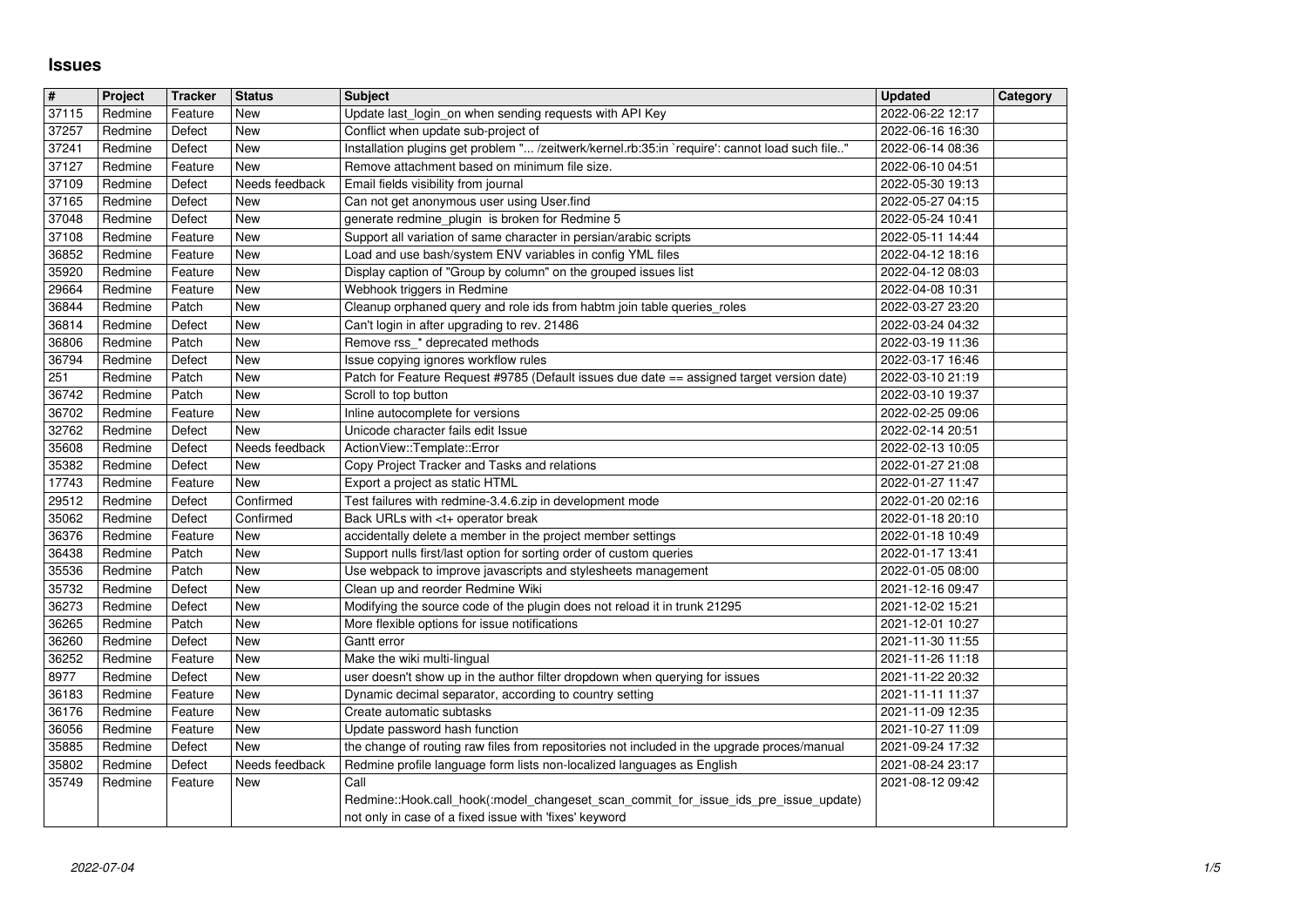| $\overline{\mathbf{H}}$ | Project            | <b>Tracker</b>     | <b>Status</b>            | <b>Subject</b>                                                                                                                                                             | <b>Updated</b>                       | Category |
|-------------------------|--------------------|--------------------|--------------------------|----------------------------------------------------------------------------------------------------------------------------------------------------------------------------|--------------------------------------|----------|
| 35648                   | Redmine            | Patch              | <b>New</b>               | Changelog generator should allow merging two or more versions                                                                                                              | 2021-08-01 10:15                     |          |
| 35217<br>35102          | Redmine<br>Redmine | Patch<br>Defect    | <b>New</b><br><b>New</b> | Replace use of Digest:: MD5 / Digest:: SHA1 with ActiveSupport:: Digest<br>Issue Tracking Details are showning issue statuses even if they are not used within the project | 2021-05-07 15:14<br>2021-04-15 11:02 |          |
| 33211                   | Redmine            | Patch              | New                      | Include block columns (ex: Description, Last notes) in CSV export when option "All columns" is                                                                             | 2021-03-28 19:53                     |          |
|                         |                    |                    |                          | selected                                                                                                                                                                   |                                      |          |
| 34593                   | Redmine            | Defect             | Needs feedback           | privacy problem on users info                                                                                                                                              | 2021-01-24 22:45                     |          |
| 20042<br>10121          | Redmine<br>Redmine | Defect<br>Feature  | Needs feedback<br>New    | A test fail when running it with PostgreSQL<br>Watchers - Add Group / Role                                                                                                 | 2021-01-18 09:00<br>2021-01-07 13:15 |          |
| 12222                   | Redmine            | Feature            | New                      | SLA Integration (Service Level Agreement)                                                                                                                                  | 2021-01-03 14:09                     |          |
| 3513                    | Redmine            | Feature            | New                      | <b>Baseline Project</b>                                                                                                                                                    | 2020-11-26 16:29                     |          |
| 34176                   | Redmine            | Defect             | New                      | Empty page reponses on Redmine 3.4.5.stable                                                                                                                                | 2020-10-27 18:10                     |          |
| 32420<br>31006          | Redmine<br>Redmine | Defect<br>Feature  | Needs feedback<br>New    | Issue redirect after login not working<br>Add feature Webhook                                                                                                              | 2020-10-27 16:12<br>2020-09-18 12:00 |          |
| 2686                    | Redmine            | Feature            | New                      | Role adminsitration with many projects / users -> grid overview, one submit                                                                                                | 2020-09-08 12:04                     |          |
| 27902                   | Redmine            | Defect             | New                      | Overview page is very slow for private projects with large number of members                                                                                               | 2020-08-21 09:50                     |          |
| 33287                   | Redmine            | Defect             | Needs feedback           | Issue File Column Attachment Link Error                                                                                                                                    | 2020-08-16 22:41<br>2020-07-10 11:19 |          |
| 33718<br>33674          | Redmine<br>Redmine | Feature<br>Feature | New<br>New               | Import abilities, provided by obsoleted plugins<br>Cannot remove user from project when user is assigned to a group                                                        | 2020-06-26 19:13                     |          |
| 33486                   | Redmine            | Feature            | New                      | When copying the task, I want to reflect the version change of the main task in the version of the 2020-06-02 15:09                                                        |                                      |          |
|                         |                    |                    |                          | subtask                                                                                                                                                                    |                                      |          |
| 30069<br>33286          | Redmine<br>Redmine | Feature<br>Feature | New<br>New               | Integrate Redmine with GitLab (or other free CI system for open source) to run tests<br>Multiple issue ids in "Subject" filter                                             | 2020-04-18 13:22<br>2020-04-10 09:56 |          |
| 32852                   | Redmine            | Defect             | Needs feedback           | Upgrading from Redmine v4.0.5 to v4.1.0 gives 2 errors                                                                                                                     | 2020-02-05 06:39                     |          |
| 32844                   | Redmine            | Feature            | New                      | The ability to change the 404 not found screen on each site                                                                                                                | 2020-01-20 12:29                     |          |
| 32612                   | Redmine            | Defect             | New                      | Distinct can be removed due to unique constraint in database                                                                                                               | 2019-12-11 18:31                     |          |
| 32610<br>32558          | Redmine<br>Redmine | Defect<br>Defect   | New<br>New               | A inner join can be removed<br>Distinct can be removed                                                                                                                     | 2019-12-11 18:24<br>2019-12-06 04:07 |          |
| 32484                   | Redmine            | Feature            | New                      | When a group is selected in the user custom field field, Enable the same handling as the user on                                                                           | 2019-11-18 18:35                     |          |
|                         |                    |                    |                          | the issue list screen.                                                                                                                                                     |                                      |          |
| 32442                   | Redmine            | Defect             | <b>New</b>               | Upgrade vom 2.x to 4.0.5 fails when invoking "rake db:migrate RAILS_ENV=production"                                                                                        | 2019-11-10 16:12                     |          |
| 32312<br>26521          | Redmine<br>Redmine | Feature<br>Feature | New<br>Needs feedback    | Disable auto selecting in top right Project filter<br>Identify over-allocated resource                                                                                     | 2019-10-21 09:53<br>2019-09-03 09:02 |          |
| 31908                   | Redmine            | Feature            | New                      | Do not load all projects in project jump box                                                                                                                               | 2019-08-15 22:07                     |          |
| 31886                   | Redmine            | Defect             | New                      | There is no limitation for the content of news                                                                                                                             | 2019-08-13 07:41                     |          |
| 31831                   | Redmine            | Defect             | New                      | Back url parse in validation                                                                                                                                               | 2019-08-01 10:49                     |          |
| 31755<br>31725          | Redmine<br>Redmine | Defect<br>Feature  | New<br>New               | Couldn't download Redmine by curl in Debian buster<br>Start Redmine version numbering in reverse order (newer towards older) when submitting bugs                          | 2019-07-22 09:40<br>2019-07-15 09:40 |          |
|                         |                    |                    |                          | on this instance                                                                                                                                                           |                                      |          |
|                         | 31710 Redmine      | Defect             | New                      | Assigned on search issues not ordered by name                                                                                                                              | 2019-07-11 20:43                     |          |
| 31449<br>31381          | Redmine            | Feature<br>Feature | New<br>New               | Generate issue graphics<br>Find change status of issues at custom query                                                                                                    | 2019-05-31 00:11                     |          |
| 25747                   | Redmine<br>Redmine | Feature            | New                      | Spent time - CUSTOM fields - edit permission - WEB UI vs. API access                                                                                                       | 2019-05-19 16:53<br>2019-05-14 22:05 |          |
| 31341                   | Redmine            | Defect             | New                      | install redmine on windows                                                                                                                                                 | 2019-05-10 13:17                     |          |
|                         |                    |                    |                          |                                                                                                                                                                            |                                      |          |
|                         |                    |                    |                          |                                                                                                                                                                            |                                      |          |
|                         |                    |                    |                          |                                                                                                                                                                            |                                      |          |
|                         |                    |                    |                          |                                                                                                                                                                            |                                      |          |
|                         |                    |                    |                          |                                                                                                                                                                            |                                      |          |
|                         |                    |                    |                          |                                                                                                                                                                            |                                      |          |
|                         |                    |                    |                          |                                                                                                                                                                            |                                      |          |
|                         |                    |                    |                          |                                                                                                                                                                            |                                      |          |
|                         |                    |                    |                          |                                                                                                                                                                            |                                      |          |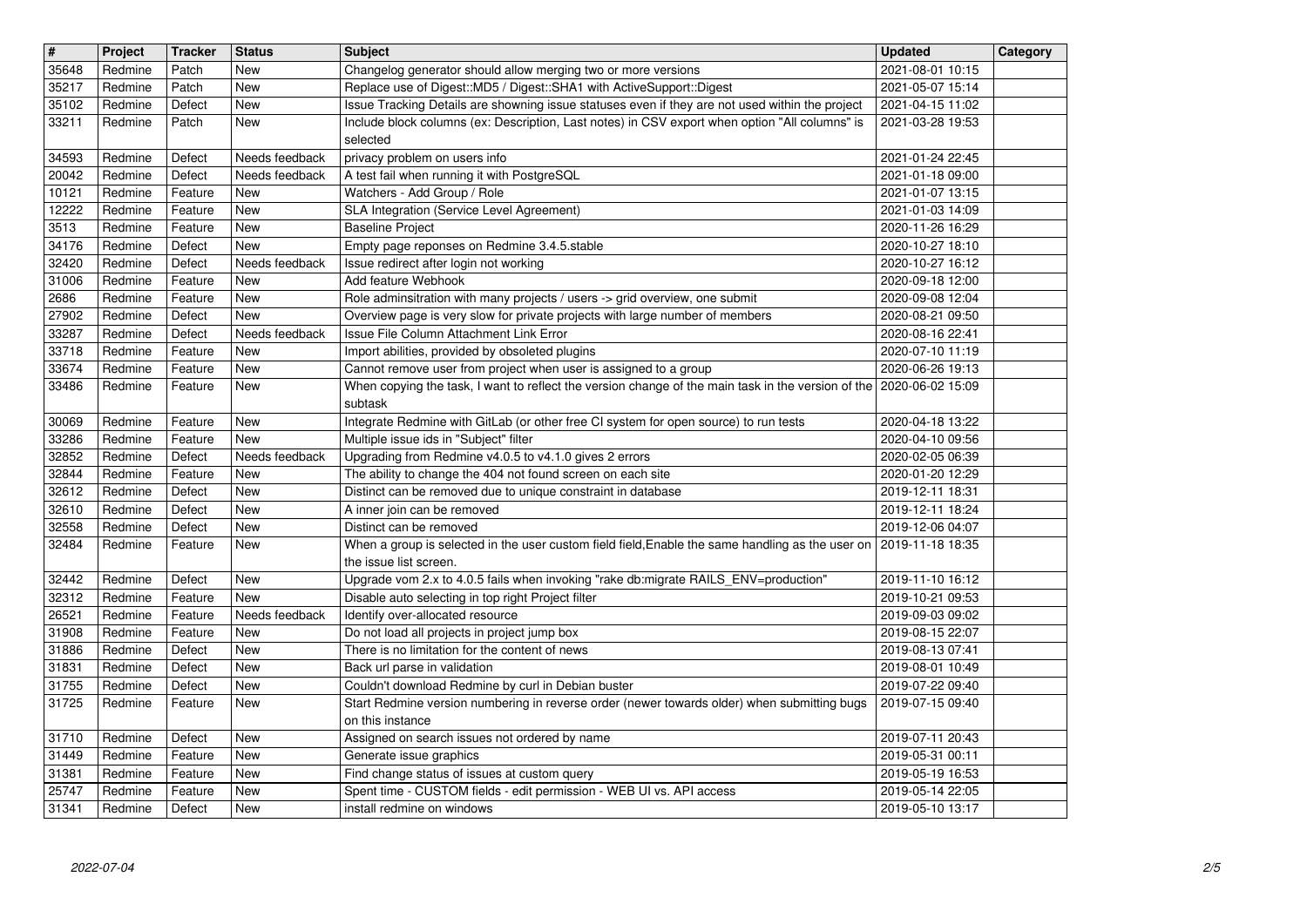| $\overline{\mathbf{H}}$ | Project            | <b>Tracker</b>     | <b>Status</b>         | <b>Subject</b>                                                                                                                           | <b>Updated</b>                       | Category |
|-------------------------|--------------------|--------------------|-----------------------|------------------------------------------------------------------------------------------------------------------------------------------|--------------------------------------|----------|
| 31291<br>31111          | Redmine<br>Redmine | Feature<br>Defect  | New<br>New            | how i can calcute custom field under subproject<br>About custom fields in List format or Key/value list format                           | 2019-05-03 02:19<br>2019-03-28 21:22 |          |
| 28127                   | Redmine            | Defect             | New                   | It is impossible to filter the trackers by project in the XML/REST-API                                                                   | 2019-03-27 00:28                     |          |
| 30981<br>30055          | Redmine<br>Redmine | Feature<br>Defect  | New<br>New            | Allow "New Member" modal to keep track of selected users between searches<br>Keep it from one job to the next                            | 2019-03-06 11:03<br>2018-12-05 08:45 |          |
| 29758                   | Redmine            | Feature            | <b>New</b>            | Introduce optional pay per feature model of Redmine development                                                                          | 2018-10-13 01:54                     |          |
| 29750                   | Redmine            | Feature            | New                   | Per project intergated IDE module with live collaboration support                                                                        | 2018-10-09 17:59                     |          |
| 29588<br>25342          | Redmine<br>Redmine | Feature<br>Defect  | New<br>Needs feedback | There should be a way to avoid adding paragraph to a Textile block<br>ActionView::Template::Error (undefined method `accessor' for       | 2018-09-11 23:59<br>2018-09-07 22:10 |          |
|                         |                    |                    |                       | # <activerecord::type::value:0xa91ee78>):</activerecord::type::value:0xa91ee78>                                                          |                                      |          |
| 29511                   | Redmine            | Defect             | New                   | cpu 100%                                                                                                                                 | 2018-09-06 09:47                     |          |
| 8289<br>2897            | Redmine<br>Redmine | Defect<br>Feature  | New<br>New            | target version does not get propagated to subtasks<br>Tagging in Redmine                                                                 | 2018-08-30 09:10<br>2018-08-26 22:55 |          |
| 28807                   | Redmine            | Defect             | New                   | Cannot search in a case-insensitive manner                                                                                               | 2018-05-28 04:39                     |          |
| 28871<br>28539          | Redmine<br>Redmine | Defect<br>Feature  | New<br>New            | Adding the window AD activity directory to verify redmine permissions is failed                                                          | 2018-05-27 04:18<br>2018-04-12 11:43 |          |
| 18325                   | Redmine            | Feature            | <b>New</b>            | journal query<br>Request approval                                                                                                        | 2018-03-15 00:43                     |          |
| 28105                   | Redmine            | Feature            | <b>New</b>            | Portfolio managment                                                                                                                      | 2018-02-27 13:01                     |          |
| 3125<br>28243           | Redmine<br>Redmine | Feature<br>Patch   | New<br>New            | Merging 2 different Redmine Installations<br>Consistent interface for Principal.member_of and not_member_of                              | 2018-02-27 04:46<br>2018-02-25 20:46 |          |
| 27990                   | Redmine            | Defect             | New                   | Roadmap Issues null on selection of version custom field                                                                                 | 2018-02-04 15:40                     |          |
| 28111                   | Redmine            | Defect             | New                   | Redmine Permissions - option to combine "Non member" role with others                                                                    | 2018-01-31 11:58                     |          |
| 28078                   | Redmine            | Defect             | New                   | Workflows inconsistencies when removing "add/edit issue" permission to a role which already<br>has a workflow defined                    | 2018-01-25 18:14                     |          |
| 28069                   | Redmine            | Defect             | <b>New</b>            | Queries 403 error if query author is not in the roles list                                                                               | 2018-01-25 10:44                     |          |
| 28008                   | Redmine            | Feature            | <b>New</b>            | Easier way to put a hyperlink to a network folder in the comments                                                                        | 2018-01-17 21:01                     |          |
| 27693<br>5430           | Redmine<br>Redmine | Defect<br>Feature  | <b>New</b><br>New     | In queries, operator "Any" should be "Not empty"<br>Project-Specific Default Priority                                                    | 2017-12-27 17:07<br>2017-12-08 20:15 |          |
| 17770                   | Redmine            | Defect             | New                   | very simple fix: that causes many sites to break, and much confusion - incorrect use of .js                                              | 2017-12-03 19:24                     |          |
| 27126                   | Redmine            | Defect             | Needs feedback        | suffix<br>Breadcrumbs and Drop-down List corrupted                                                                                       | 2017-12-01 13:30                     |          |
| 27381                   | Redmine            | Feature            | New                   | % Complete respond to status change in UI                                                                                                | 2017-11-05 09:22                     |          |
| 27199                   | Redmine            | Feature            | New                   | add log date to issue list filter                                                                                                        | 2017-10-16 09:23                     |          |
| 27067<br>3001           | Redmine<br>Redmine | Defect<br>Feature  | Needs feedback<br>New | Missed task for redmine:plugins:test<br>"Assign to" history in filter or etc.                                                            | 2017-09-25 05:44<br>2017-09-21 12:38 |          |
| 26847                   | Redmine            | Feature            | New                   | implement an upgrade script                                                                                                              | 2017-09-06 22:32                     |          |
| 12657                   | Redmine            | Feature            | New                   | view statistic and likes                                                                                                                 | 2017-08-30 08:12                     |          |
| 26508<br>26685          | Redmine<br>Redmine | Defect<br>Patch    | Needs feedback<br>New | excel have wrong column name at custom field<br>Check of child classes of all levels is added for Redmine::SubclassFactory::ClassMethods | 2017-08-23 09:43<br>2017-08-14 17:01 |          |
| 26105                   | Redmine            | Feature            | New                   | Update Redmine Brand                                                                                                                     | 2017-06-06 18:29                     |          |
| 25647                   | Redmine            | Feature            | New                   | Max Character Length of Fields e.g. Roles, etc.                                                                                          | 2017-04-20 11:42                     |          |
| 25383<br>25561          | Redmine<br>Redmine | Feature<br>Feature | New<br>Reopened       | A feature to add (signature / date)<br>Issues are not tasks: please split them                                                           | 2017-04-19 17:22<br>2017-04-10 13:16 |          |
|                         |                    |                    |                       |                                                                                                                                          |                                      |          |
|                         |                    |                    |                       |                                                                                                                                          |                                      |          |
|                         |                    |                    |                       |                                                                                                                                          |                                      |          |
|                         |                    |                    |                       |                                                                                                                                          |                                      |          |
|                         |                    |                    |                       |                                                                                                                                          |                                      |          |
|                         |                    |                    |                       |                                                                                                                                          |                                      |          |
|                         |                    |                    |                       |                                                                                                                                          |                                      |          |
|                         |                    |                    |                       |                                                                                                                                          |                                      |          |
|                         |                    |                    |                       |                                                                                                                                          |                                      |          |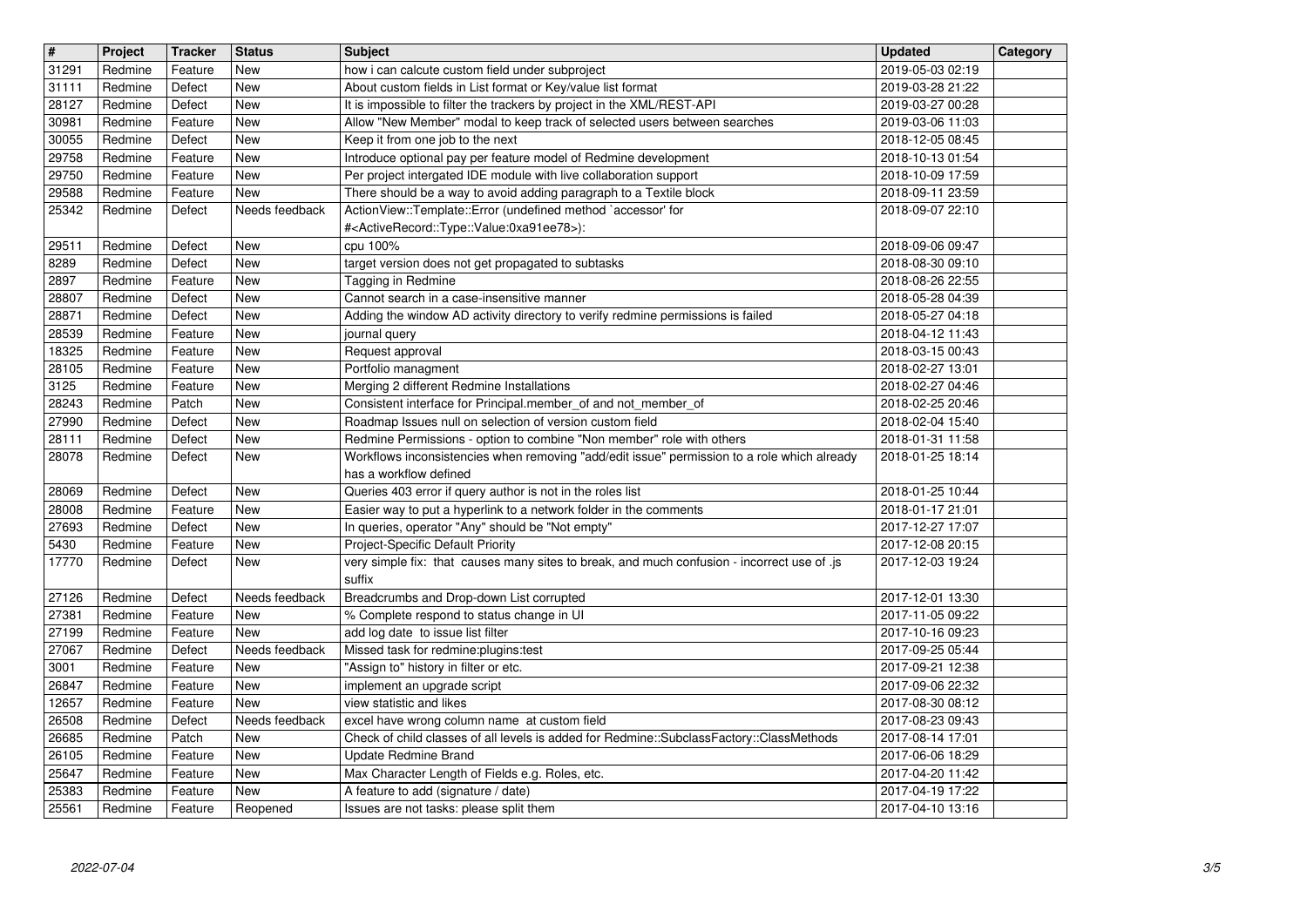| $\overline{\mathbf{H}}$ | Project            | <b>Tracker</b>     | <b>Status</b>                    | <b>Subject</b>                                                                                                       | <b>Updated</b>                       | Category |
|-------------------------|--------------------|--------------------|----------------------------------|----------------------------------------------------------------------------------------------------------------------|--------------------------------------|----------|
| 421                     | Redmine            | Feature            | New                              | Impersonate user feature                                                                                             | 2017-03-10 13:53                     |          |
| 24152<br>25222          | Redmine<br>Redmine | Feature<br>Defect  | New<br>Needs feedback            | Locale independent number settings<br>404 error when visiting project's repository tab without a main repository     | 2017-03-02 18:51<br>2017-02-28 21:09 |          |
| 25141                   | Redmine            | Defect             | New                              | Changing the scope and resetting the position of an acts_as_positioned object inserts it at the                      | 2017-02-21 16:46                     |          |
|                         |                    |                    |                                  | one-before-last position                                                                                             |                                      |          |
| 25082                   | Redmine            | Feature            | <b>New</b>                       | Make issue totals checkbox visible per custom field                                                                  | 2017-02-15 16:11                     |          |
| 25010<br>1158           | Redmine<br>Redmine | Feature<br>Feature | New<br>New                       | Assign ticket to role instead of group<br>Polls                                                                      | 2017-02-06 10:58<br>2017-02-04 06:40 |          |
| 2448                    | Redmine            | Feature            | <b>New</b>                       | Graphviz of ticket dependencies (with example)                                                                       | 2016-11-30 14:00                     |          |
| 24477                   | Redmine            | Feature            | <b>New</b>                       | CSV export feature for thousand of issues                                                                            | 2016-11-28 19:50                     |          |
| 24426                   | Redmine            | Defect             | New                              | sqlserver2014:chang issues parentId success but view is wrong                                                        | 2016-11-24 07:47                     |          |
| 23131<br>23889          | Redmine<br>Redmine | Feature<br>Feature | Reopened<br>New                  | Plugin load order defined by inter-plugin dependencies<br>Assign ticket (SCRUM bug, issue etc.) to multiple projects | 2016-10-20 10:26<br>2016-09-22 09:00 |          |
| 2487                    | Redmine            | Feature            | Reopened                         | Software Reliability Growth Curve                                                                                    | 2016-09-13 17:11                     |          |
| 553                     | Redmine            | Feature            | New                              | Capistrano Recipes                                                                                                   | 2016-09-12 20:18                     |          |
| 506                     | Redmine            | Feature            | New                              | Add reports to top menu                                                                                              | 2016-09-12 20:15                     |          |
| 23595<br>23581          | Redmine<br>Redmine | Feature<br>Feature | <b>New</b><br><b>New</b>         | Check for Redmine new version<br>Query class inheritance                                                             | 2016-08-16 16:08<br>2016-08-12 17:21 |          |
| 12347                   | Redmine            | Feature            | <b>New</b>                       | "Calculate the issue done ratio" per project configuration                                                           | 2016-07-14 08:43                     |          |
| 11246                   | Redmine            | Feature            | <b>New</b>                       | New Design and Analysis section                                                                                      | 2016-06-08 16:59                     |          |
| 22173                   | Redmine<br>Redmine | Feature            | <b>New</b>                       | xls export with issue URL                                                                                            | 2016-03-15 03:47                     |          |
| 20124<br>21958          | Redmine            | Patch<br>Feature   | New<br>New                       | Query option, The sql for field to allow groups option.<br>Automatical reverse links to wiki/forums from issues      | 2016-02-18 15:17<br>2016-02-05 08:06 |          |
| 21783                   | Redmine            | Feature            | New                              | Custom reports from SQL query                                                                                        | 2016-01-22 07:01                     |          |
| 21770                   | Redmine            | Defect             | <b>New</b>                       | Preview does not work on non-ascii data input                                                                        | 2016-01-21 09:49                     |          |
| 21550<br>20482          | Redmine<br>Redmine | Patch<br>Feature   | Needs feedback<br>Needs feedback | New option in html redmine link parsing - attachments<br>Super admin with more than one admin                        | 2016-01-15 07:58<br>2015-09-04 04:00 |          |
| 20547                   | Redmine            | Defect             | New                              | Exporting CSV with multiple tabs open can export wrong view                                                          | 2015-08-17 15:47                     |          |
| 20153                   | Redmine            | Defect             | Needs feedback                   | Ajax indicator ajaxComplete/ajaxStop do not fire at (document).ready                                                 | 2015-07-22 01:59                     |          |
| 16299                   | Redmine            | Defect             | Needs feedback                   | Custom Issue field is not saved while issue is created                                                               | 2015-07-01 19:55                     |          |
| 19850<br>19629          | Redmine<br>Redmine | Feature<br>Feature | New<br>New                       | Quote multiple comments<br>Flags in Issue list                                                                       | 2015-05-15 10:18<br>2015-04-15 12:25 |          |
| 18618                   | Redmine            | Feature            | New                              | watch users by managers                                                                                              | 2015-04-14 19:24                     |          |
| 18342                   | Redmine            | Feature            | New                              | Enhanced issue filter                                                                                                | 2015-04-10 20:21                     |          |
| 19174                   | Redmine            | Defect             | Needs feedback                   | db migrate error from old version to 2.6                                                                             | 2015-03-26 11:41                     |          |
| 13533<br>3754           | Redmine<br>Redmine | Feature<br>Patch   | <b>New</b><br>New                | Concept for controlling visibility of users<br>add some additional URL paths to robots.txt                           | 2015-02-26 12:46<br>2015-02-04 20:35 |          |
| 18914                   | Redmine            | Defect             | <b>New</b>                       | Slow rendering pages with many small macros                                                                          | 2015-01-23 00:37                     |          |
| 18677                   | Redmine            | Feature            | New                              | Planning module                                                                                                      | 2014-12-18 09:40                     |          |
| 18220                   | Redmine            | Feature            | New                              | Allow Redmine to run as a Rails Engine                                                                               | 2014-12-09 15:17                     |          |
| 18201<br>17844          | Redmine<br>Redmine | Defect<br>Feature  | New<br>New                       | Internal server error (500): invalid byte sequence in UTF-8<br>A help intercept or better options                    | 2014-11-05 10:10<br>2014-09-12 08:01 |          |
| 17689                   | Redmine            | Feature            | New                              | De-List or cleraly mark commercial plugins                                                                           | 2014-08-28 11:06                     |          |
|                         |                    |                    |                                  |                                                                                                                      |                                      |          |
|                         |                    |                    |                                  |                                                                                                                      |                                      |          |
|                         |                    |                    |                                  |                                                                                                                      |                                      |          |
|                         |                    |                    |                                  |                                                                                                                      |                                      |          |
|                         |                    |                    |                                  |                                                                                                                      |                                      |          |
|                         |                    |                    |                                  |                                                                                                                      |                                      |          |
|                         |                    |                    |                                  |                                                                                                                      |                                      |          |
|                         |                    |                    |                                  |                                                                                                                      |                                      |          |
|                         |                    |                    |                                  |                                                                                                                      |                                      |          |
|                         |                    |                    |                                  |                                                                                                                      |                                      |          |
|                         |                    |                    |                                  |                                                                                                                      |                                      |          |